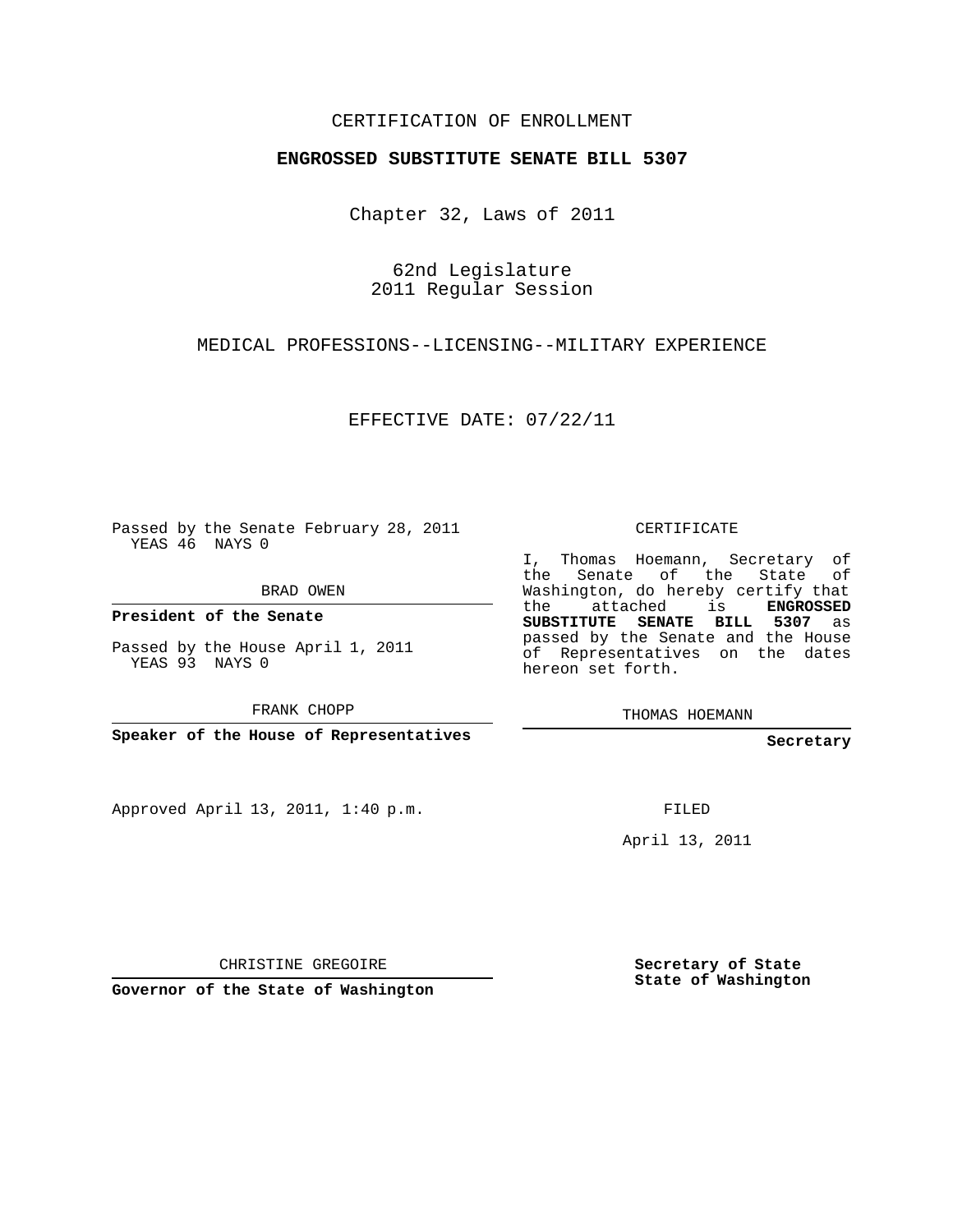# **ENGROSSED SUBSTITUTE SENATE BILL 5307** \_\_\_\_\_\_\_\_\_\_\_\_\_\_\_\_\_\_\_\_\_\_\_\_\_\_\_\_\_\_\_\_\_\_\_\_\_\_\_\_\_\_\_\_\_

\_\_\_\_\_\_\_\_\_\_\_\_\_\_\_\_\_\_\_\_\_\_\_\_\_\_\_\_\_\_\_\_\_\_\_\_\_\_\_\_\_\_\_\_\_

Passed Legislature - 2011 Regular Session

## **State of Washington 62nd Legislature 2011 Regular Session**

**By** Senate Health & Long-Term Care (originally sponsored by Senators Kilmer, Hewitt, Regala, Conway, Kastama, Hobbs, King, Rockefeller, Swecker, and Roach)

READ FIRST TIME 01/28/11.

 AN ACT Relating to evaluating military training and experience toward meeting licensing requirements in medical professions; adding a new section to chapter 18.30 RCW; adding a new section to chapter 18.34 RCW; adding a new section to chapter 18.55 RCW; adding a new section to chapter 18.57A RCW; adding a new section to chapter 18.64A RCW; adding a new section to chapter 18.71A RCW; adding a new section to chapter 18.73 RCW; adding a new section to chapter 18.74 RCW; adding a new section to chapter 18.84 RCW; adding a new section to chapter 18.88A RCW; adding a new section to chapter 18.89 RCW; adding a new section to chapter 18.135 RCW; adding a new section to chapter 18.215 RCW; and adding a new section to chapter 18.260 RCW.

BE IT ENACTED BY THE LEGISLATURE OF THE STATE OF WASHINGTON:

 NEW SECTION. **Sec. 1.** A new section is added to chapter 18.30 RCW to read as follows:

 An applicant with military training or experience satisfies the training or experience requirements of this chapter unless the secretary determines that the military training or experience is not substantially equivalent to the standards of the state.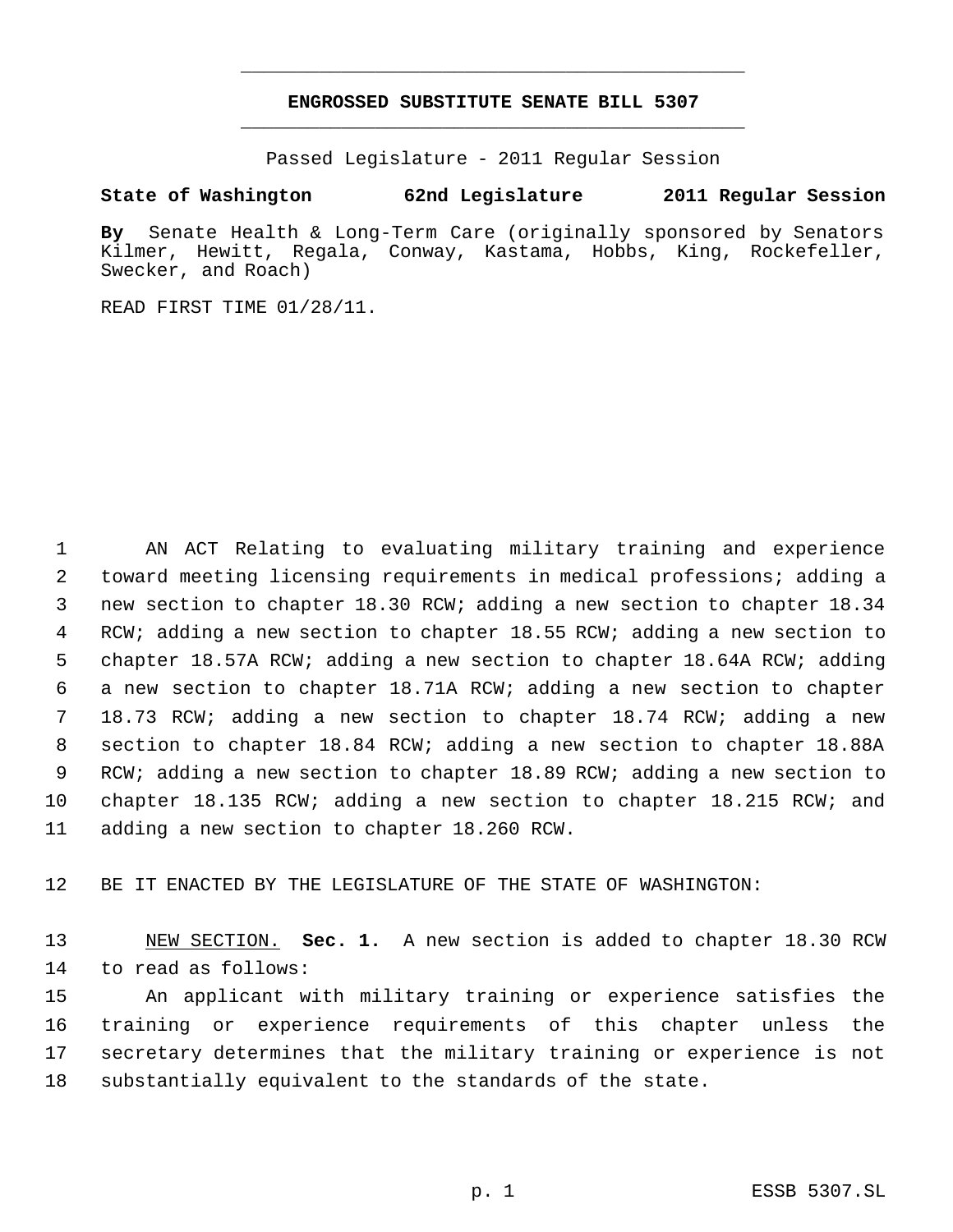NEW SECTION. **Sec. 2.** A new section is added to chapter 18.34 RCW to read as follows:

 An applicant with military training or experience satisfies the training or experience requirements of this chapter unless the secretary determines that the military training or experience is not substantially equivalent to the standards of this state.

 NEW SECTION. **Sec. 3.** A new section is added to chapter 18.55 RCW to read as follows:

 An applicant with military training or experience satisfies the training or experience requirements of this chapter unless the secretary determines that the military training or experience is not substantially equivalent to the standards of this state.

 NEW SECTION. **Sec. 4.** A new section is added to chapter 18.57A RCW to read as follows:

 An applicant with military training or experience satisfies the training and experience requirements of this chapter unless the board determines that the military training or experience is not substantially equivalent to the standards of this state.

 NEW SECTION. **Sec. 5.** A new section is added to chapter 18.64A RCW to read as follows:

 An applicant with military training or experience satisfies the training and experience requirements of this chapter unless the board determines that the military training or experience is not substantially equivalent to the standards of this state.

 NEW SECTION. **Sec. 6.** A new section is added to chapter 18.71A RCW to read as follows:

 An applicant with military training or experience satisfies the training or experience requirements of this chapter unless the commission determines that the military training or experience is not substantially equivalent to the standards of this state.

 NEW SECTION. **Sec. 7.** A new section is added to chapter 18.73 RCW to read as follows:

An applicant with military training or experience satisfies the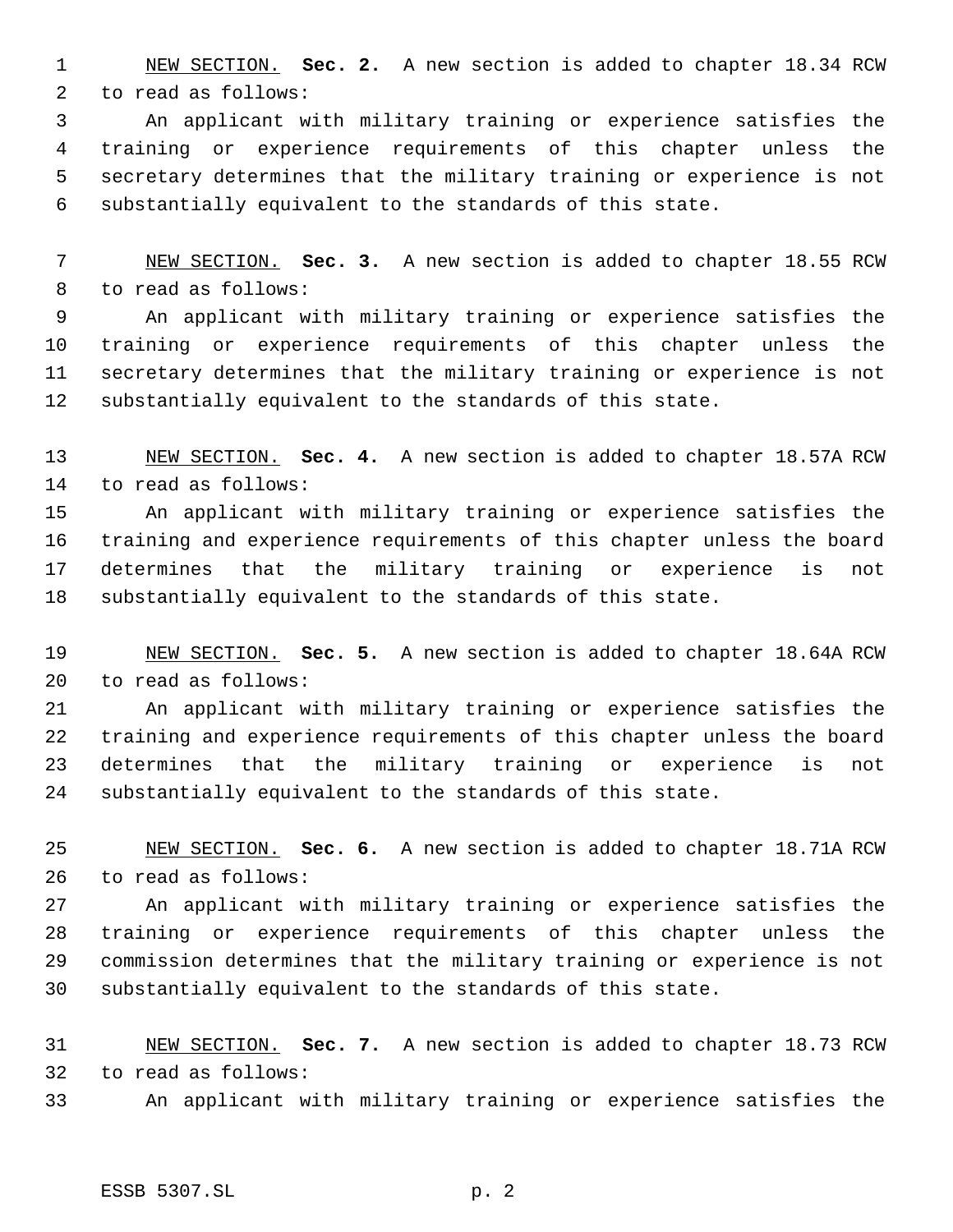training or experience requirements of this chapter unless the secretary determines that the military training or experience is not substantially equivalent to the standards of this state.

 NEW SECTION. **Sec. 8.** A new section is added to chapter 18.74 RCW to read as follows:

 An applicant with military training or experience satisfies the training and experience requirements of this chapter unless the board determines that the military training or experience is not substantially equivalent to the standards of this state.

 NEW SECTION. **Sec. 9.** A new section is added to chapter 18.84 RCW to read as follows:

 An applicant with military training or experience satisfies the training or experience requirements of this chapter unless the secretary determines that the military training or experience is not substantially equivalent to the standards of this state.

 NEW SECTION. **Sec. 10.** A new section is added to chapter 18.88A RCW to read as follows:

 An applicant with military training or experience satisfies the training or experience requirements of this chapter unless the commission determines that the military training or experience is not substantially equivalent to the standards of this state.

 NEW SECTION. **Sec. 11.** A new section is added to chapter 18.89 RCW to read as follows:

 An applicant with military training or experience satisfies the training or experience requirements of this chapter unless the secretary determines that the military training or experience is not substantially equivalent to the standards of this state.

 NEW SECTION. **Sec. 12.** A new section is added to chapter 18.135 RCW to read as follows:

 An applicant with military training or experience satisfies the training or experience requirements of this chapter unless the secretary determines that the military training or experience is not substantially equivalent to the standards of this state.